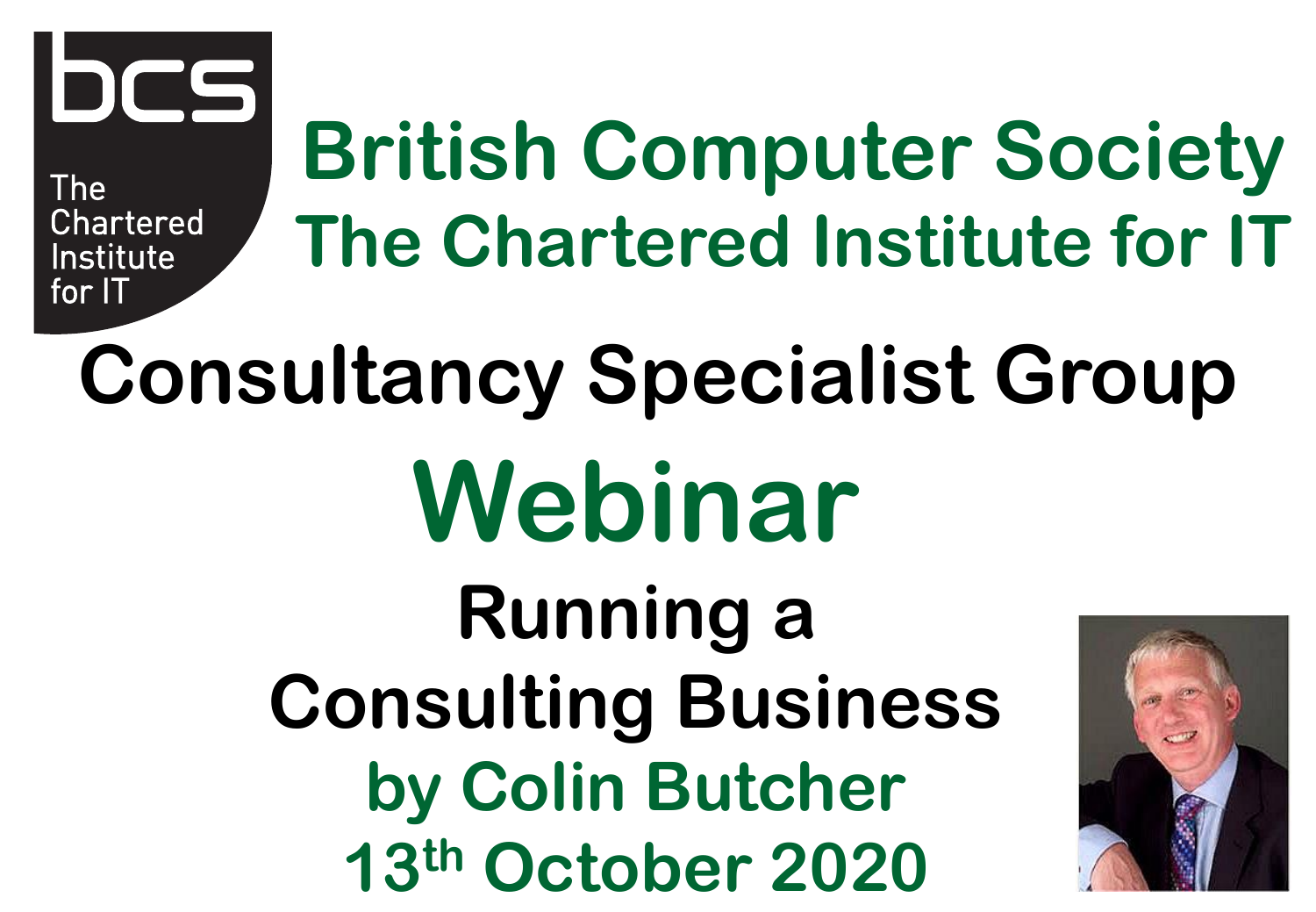## **Running a consulting business**

BCS Consultancy SIG, 13<sup>th</sup> Oct. 2020

Thoughts from the sharp end…

Colin Butcher CEng FBCS CITP Technical director, XDelta Limited www.xdelta.co.uk

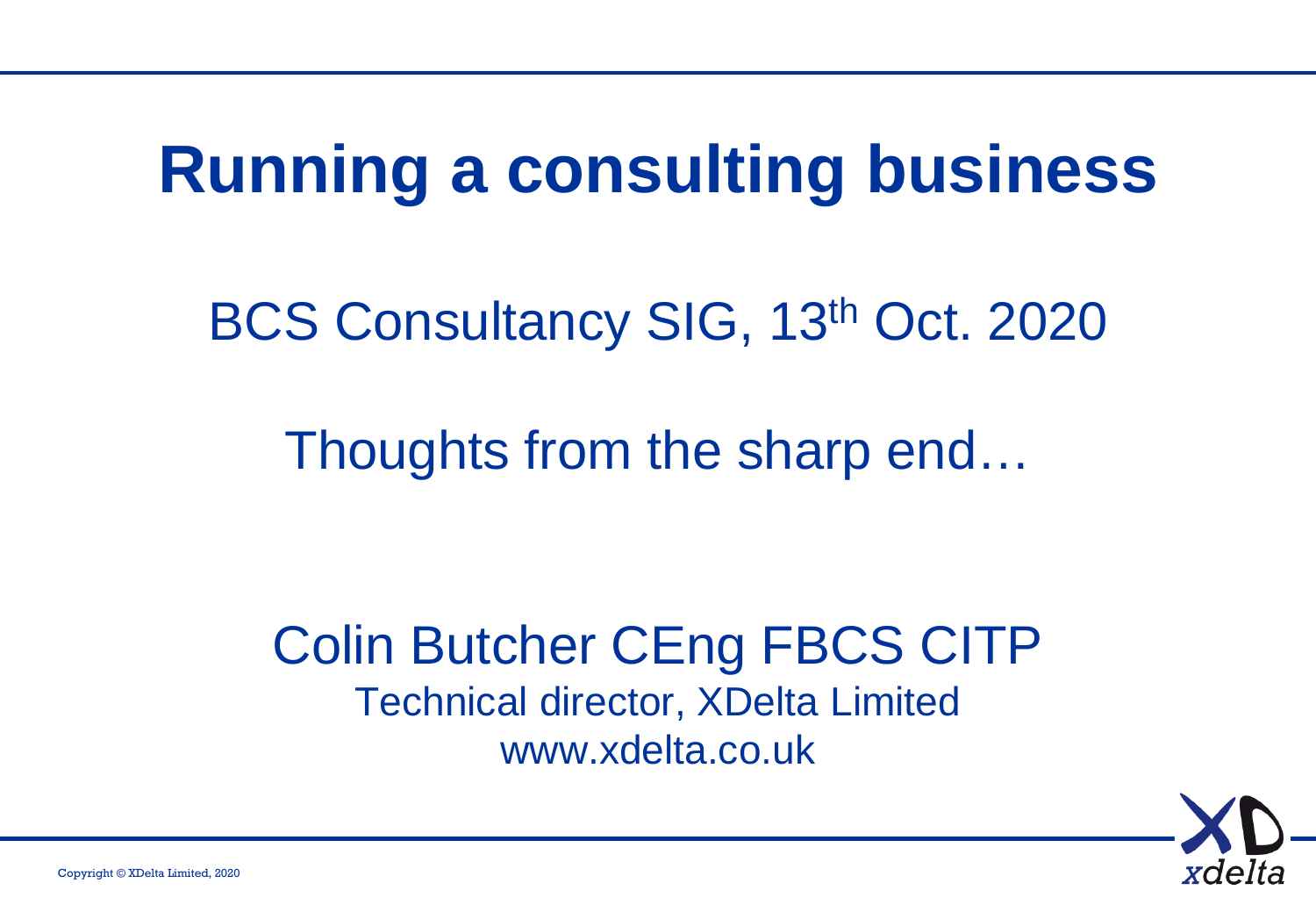#### **Introduction**

This talk is intended to share some non-technical experiences from the past 25 years or so of running a consulting business.

The intention is to help other people, especially in these uncertain times. I hope it's useful.

My business is leading systems and infrastructure projects, many of them involving VMS based disaster-tolerant systems. It's usually technically complex and demanding work with a high level of responsibility. I usually describe myself as a "consulting engineer", not a "consultant".

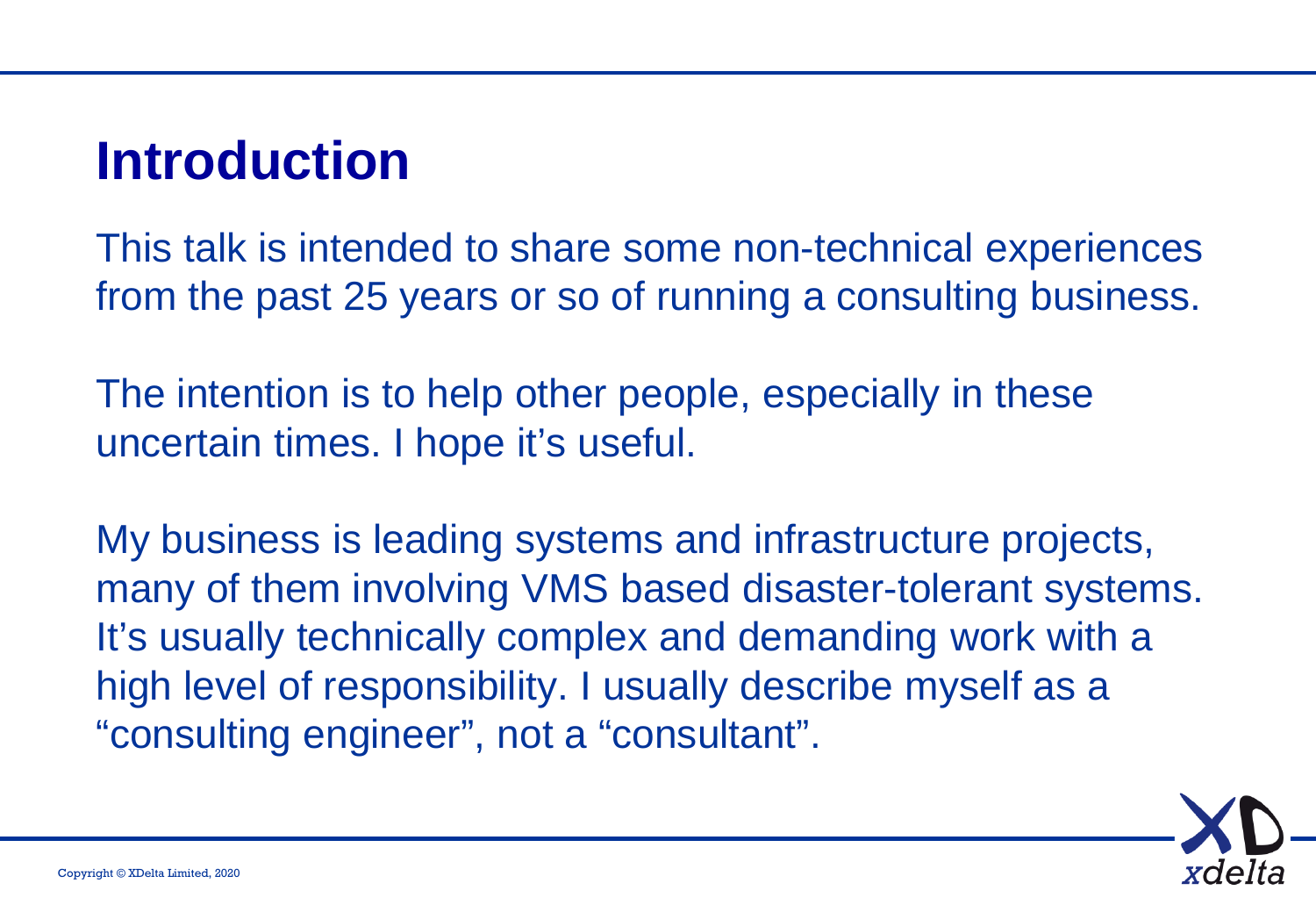#### **What is "consulting" ?**

- Problem solving in one form or another is at the heart of what most people in business actually do.
- Consultants usually get asked in when things are complicated and difficult. It's not the easy stuff!
- Improving our ability to solve problems for other people will usually bring better business.
- Better business is much better than more business!

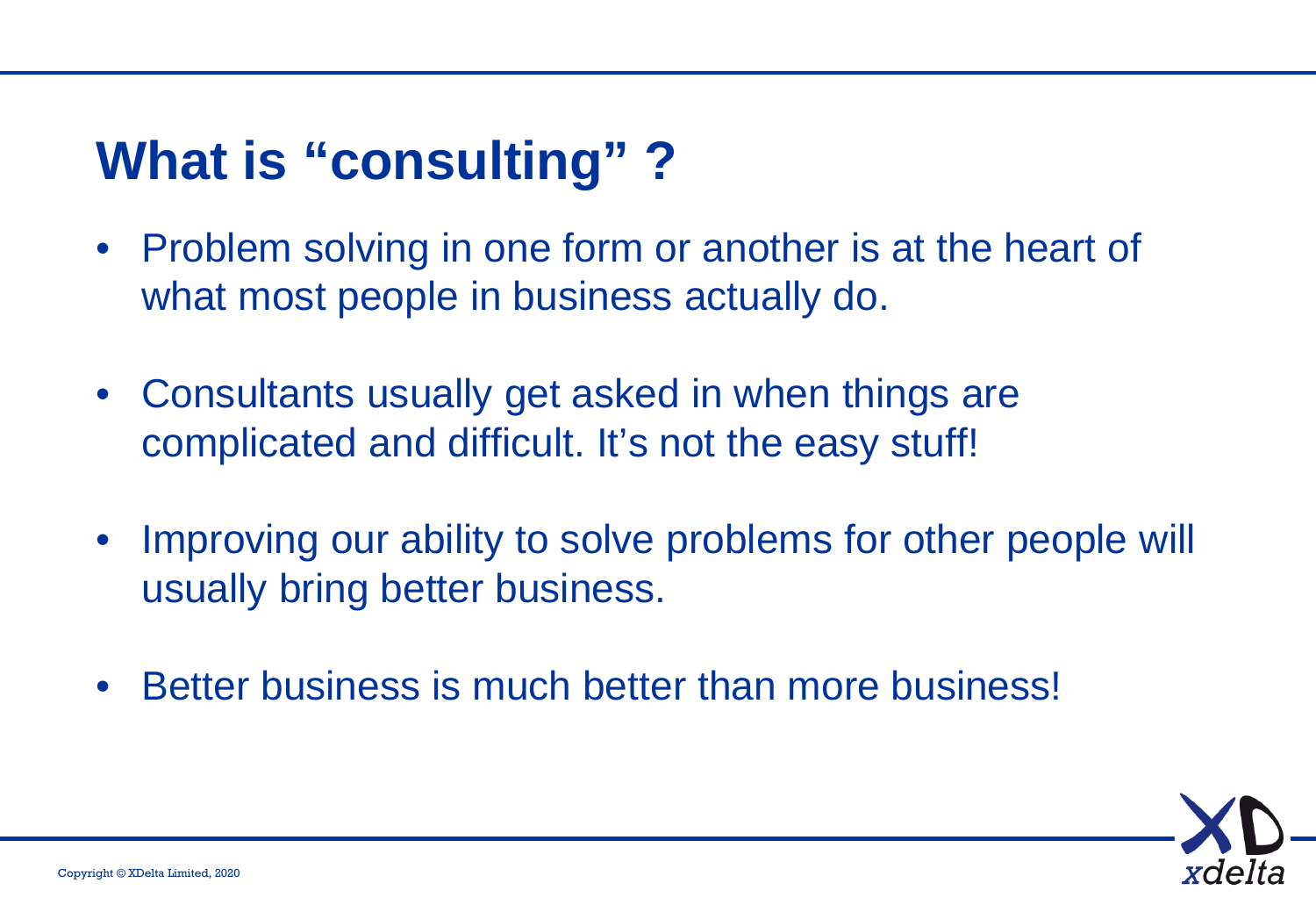#### **Problem solving**

- IT has no physical reality, it's all conceptual
- Collaboration is essential
- Information gathering
- Reverse engineering structure and function
- Constraints the possible and the impossible
- Communication and explanation mentoring
- Implementation and support
- **Documentation**

*See the book "The Mythical Man-month", by Brooks*

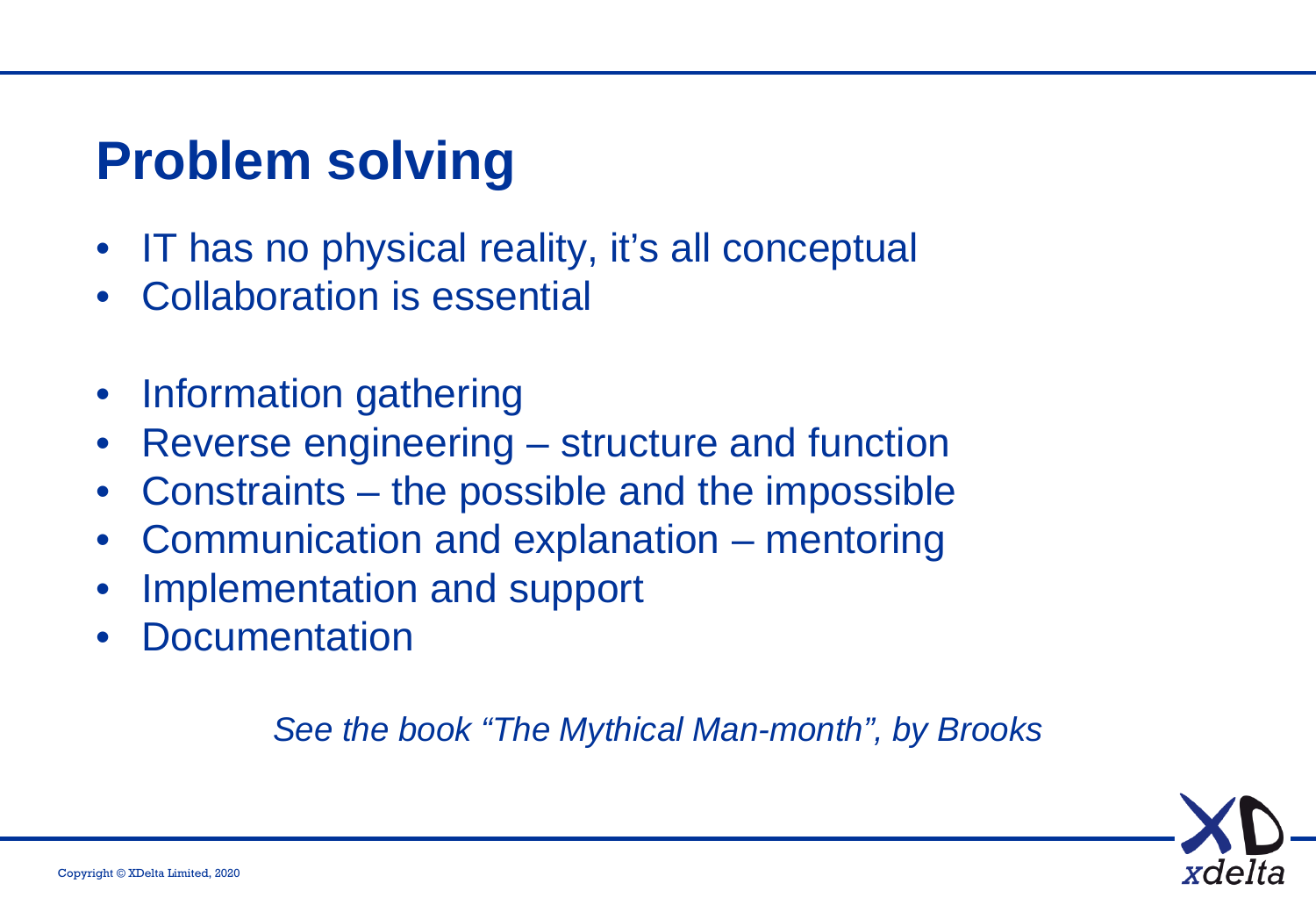#### **Structure your thinking**

- Your brain is your primary tool keep it in good shape
- Work with other people, never work alone
- Have a process that you can follow, consistently
- Record your decisions, especially ideas you rejected
- Most decisions require good judgement
- Usually you have to make assumptions to get started

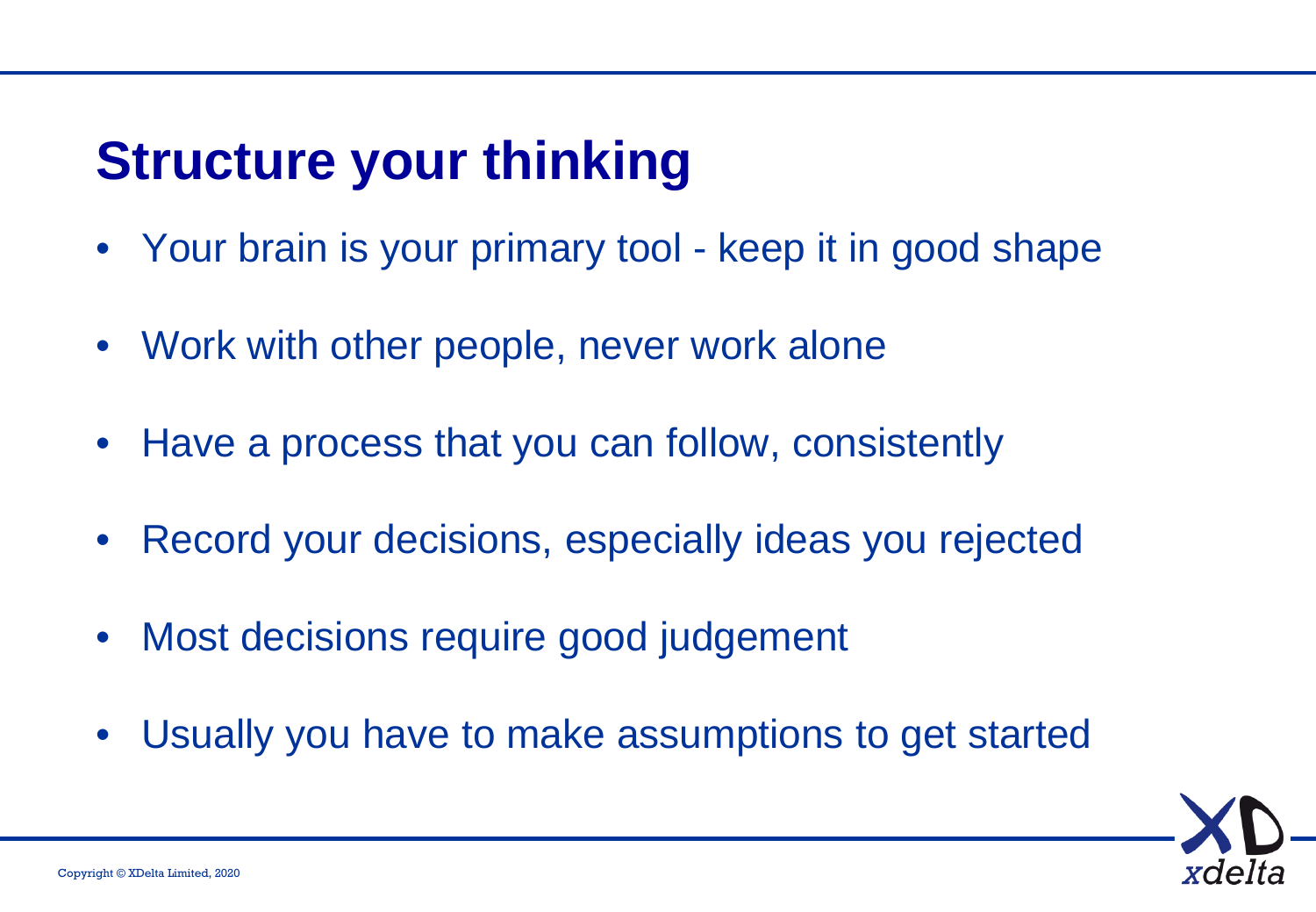#### **Key points**

- Build your knowledge base
- Increase your depth of understanding
- Gain insights into your fields of expertise
- Improve how you communicate your ideas
- Know people you can discuss things with and can trust to help you when needed – and do the same for them

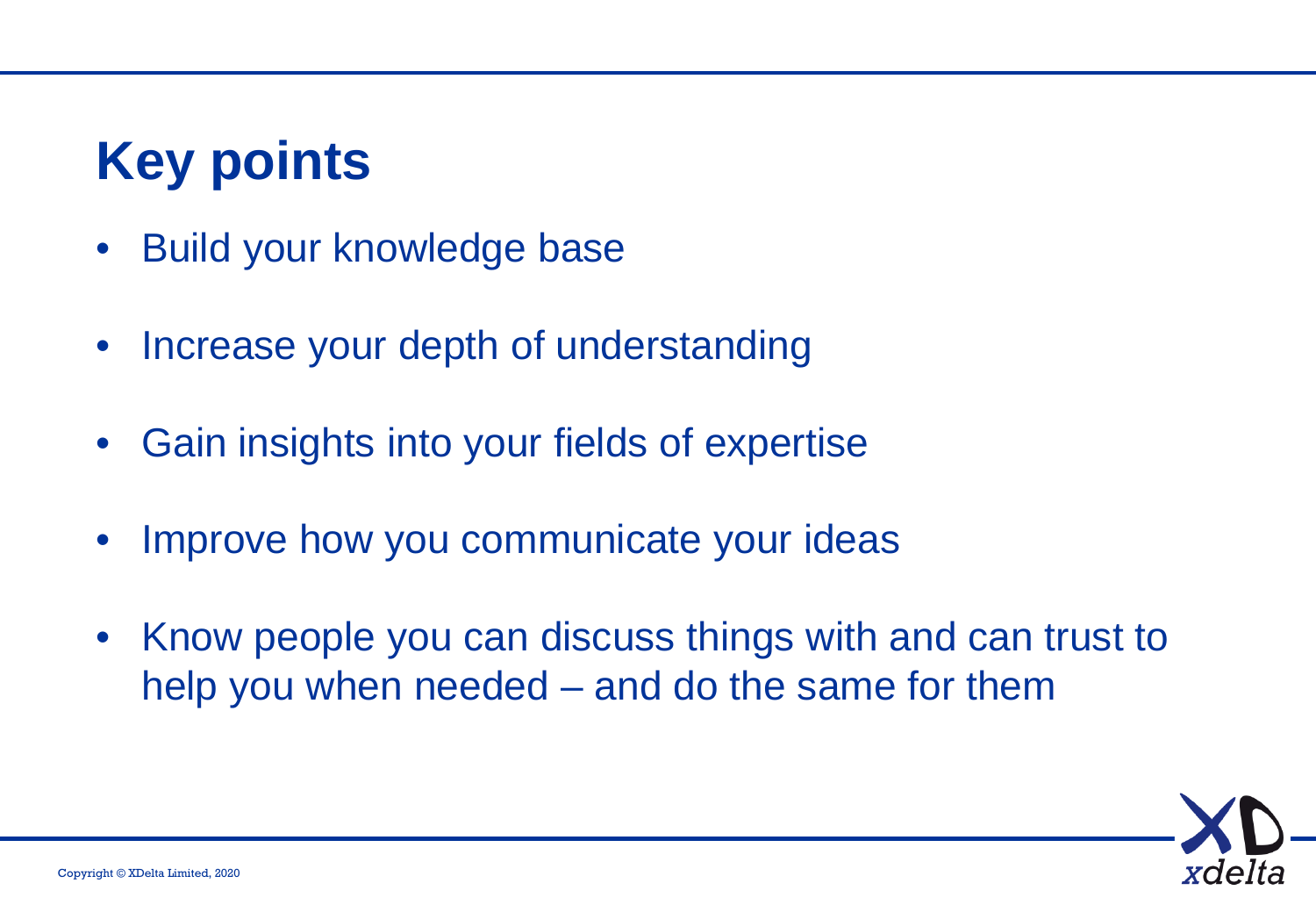#### **Some hard questions!**

- What motivates you to start your own business?
- What do you do that is unique to you?
- Why should anyone hire you to help them?
- How do people know that you exist?
- How could you survive for 18 months with no work?
- What is your exit strategy and succession plan ?

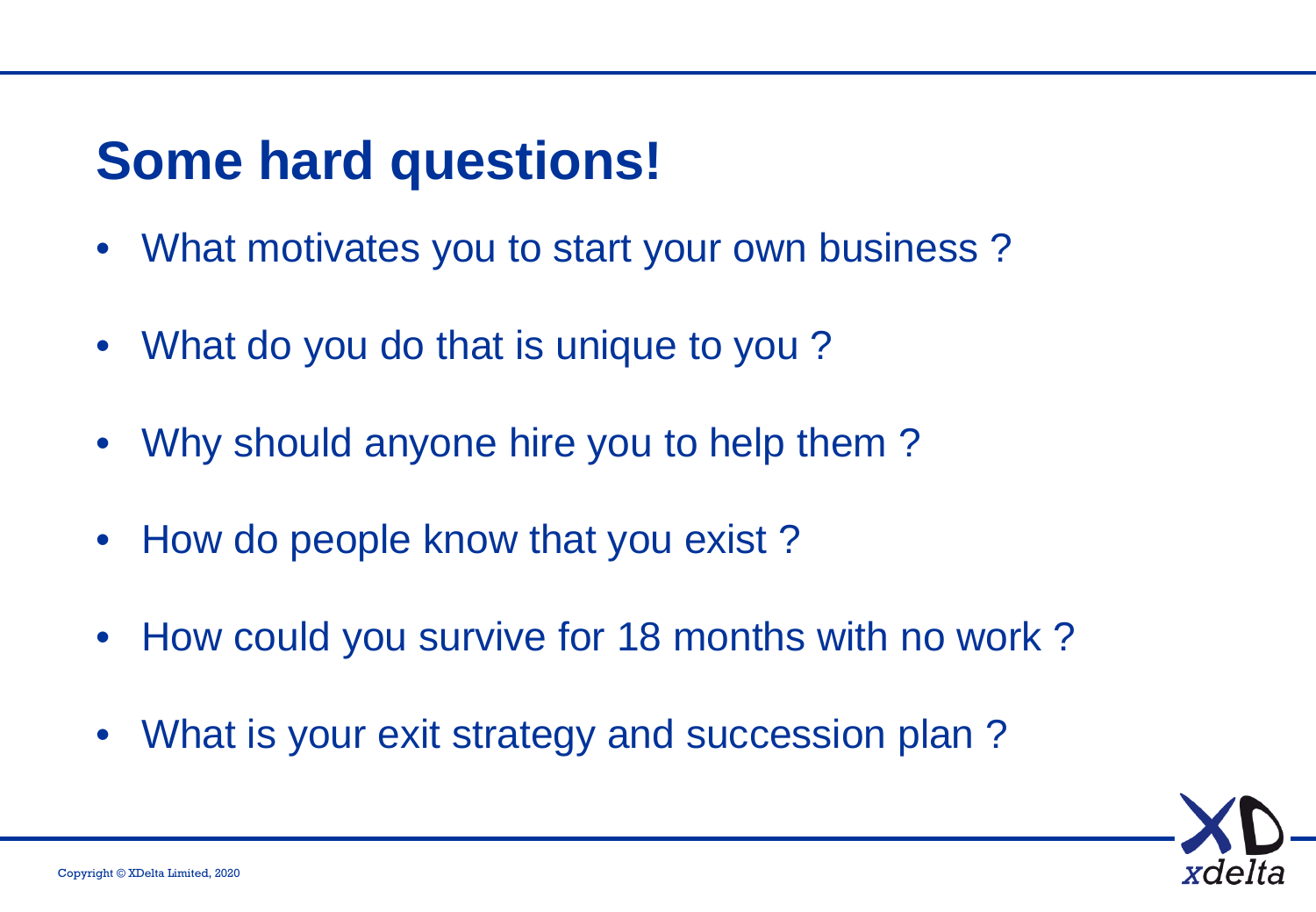#### **The brutal reality**

- Don't expect to be in paid work all the time.
- Be well prepared use slack time to work hard on stuff that you don't like doing.
- Recognise that pre-sales activity is essential and don't expect it all to pay off.
- Realise what's happening to you mentally you will experience highs and lows, often in the same call!

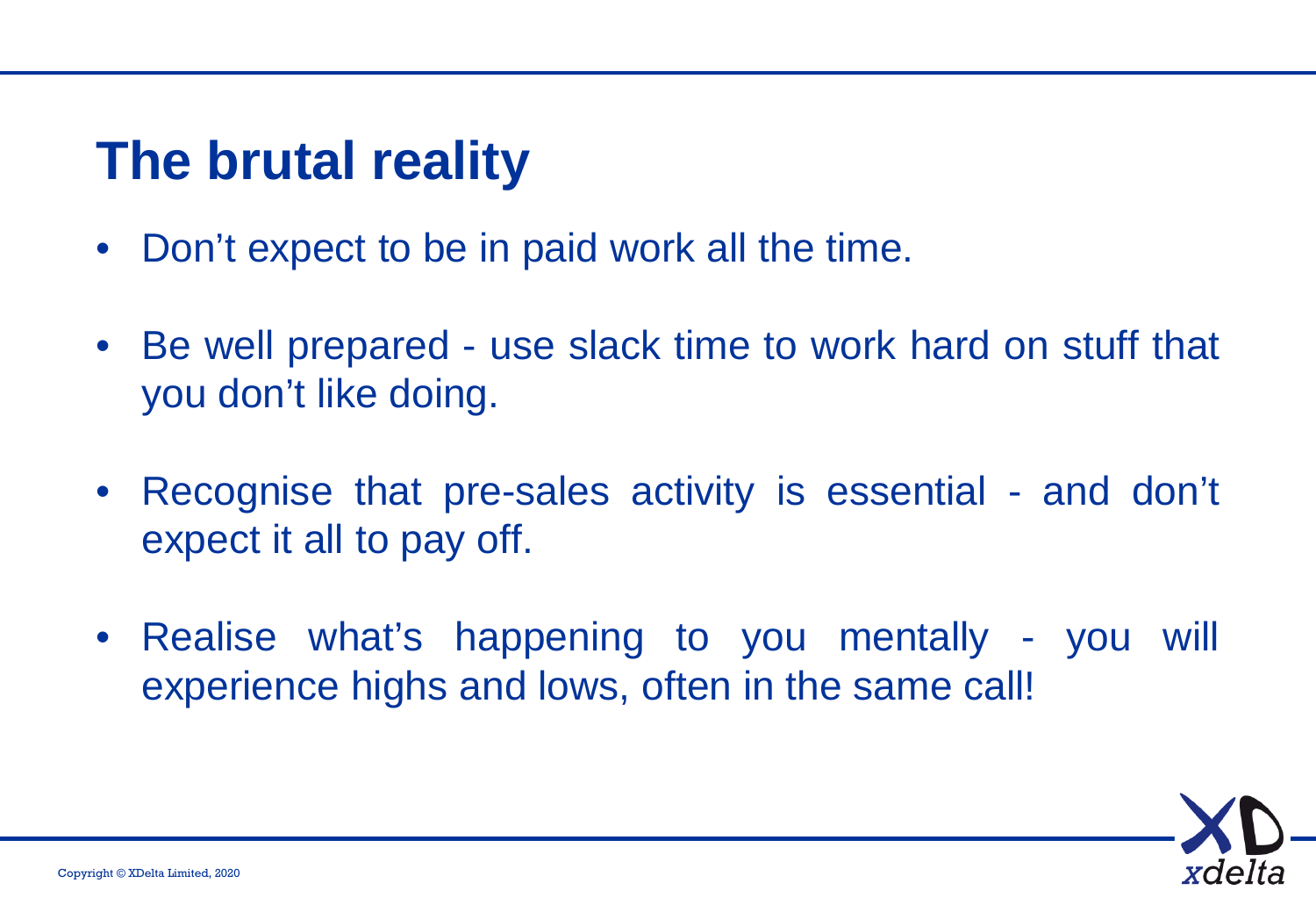#### **Business is personal**

- You are what your customers think you are, not what you might think you are.
- Become more aware of "soft" skills in order to "fit in" (clothes, language, behaviour, car, etc.).
- Treat clients as friends and colleagues keep in touch, even if there's no immediate work.
- You're only as good as the last time someone thinks you didn't do a good job, for whatever reason.

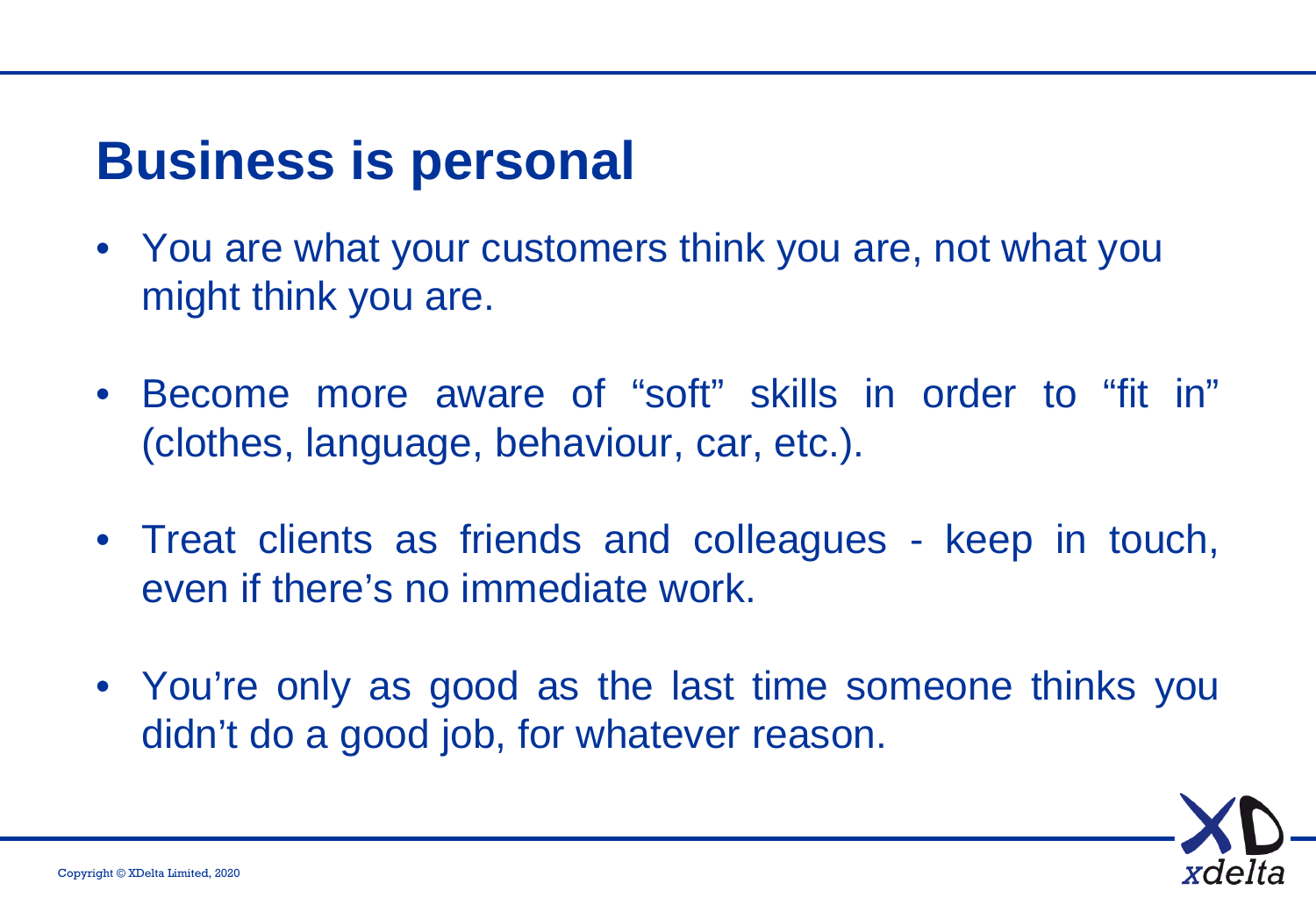#### **Behave like a business**

- You are operating as a commercial business so behave like one (collaborate, establish a diverse customer base, contribute to many different professional communities, etc.).
- Understand the psychological contract you've entered into with a client and reflect it in the statement of work with clear boundaries and responsibilities.
- You can always say "No", nicely.
- Build in "recovery time".

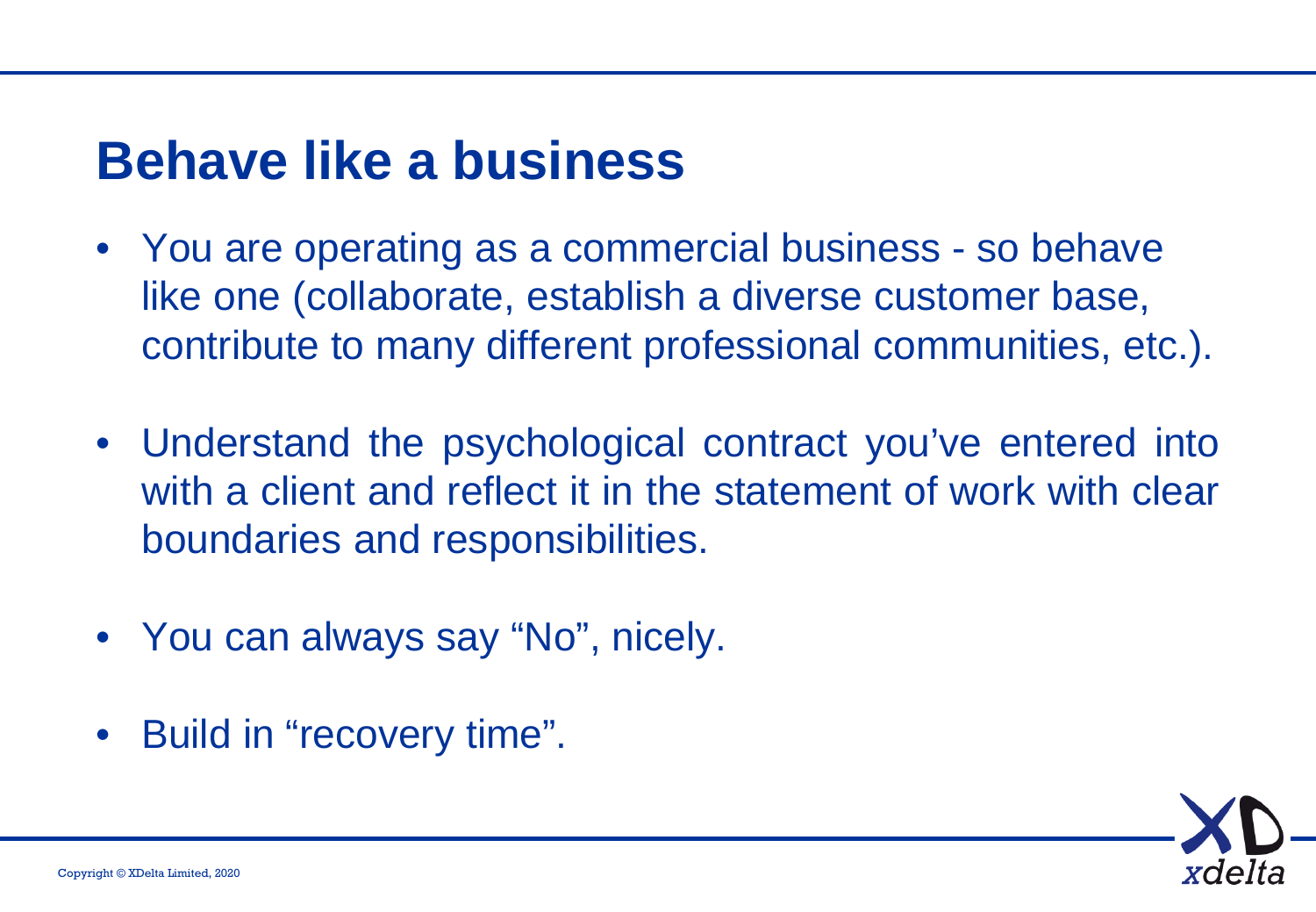#### **Meeting your obligations**

- There is a lot of administration that has to be done expenses, invoicing, VAT, PAYE, contracts, insurances, annual returns, 'maintenance of equipment', etc.
- There are also legal and regulatory responsibilities which you have to meet – many of which have fixed timescales and penalties.
- Offload what you can't do or don't want to do, but it's still your responsibility.

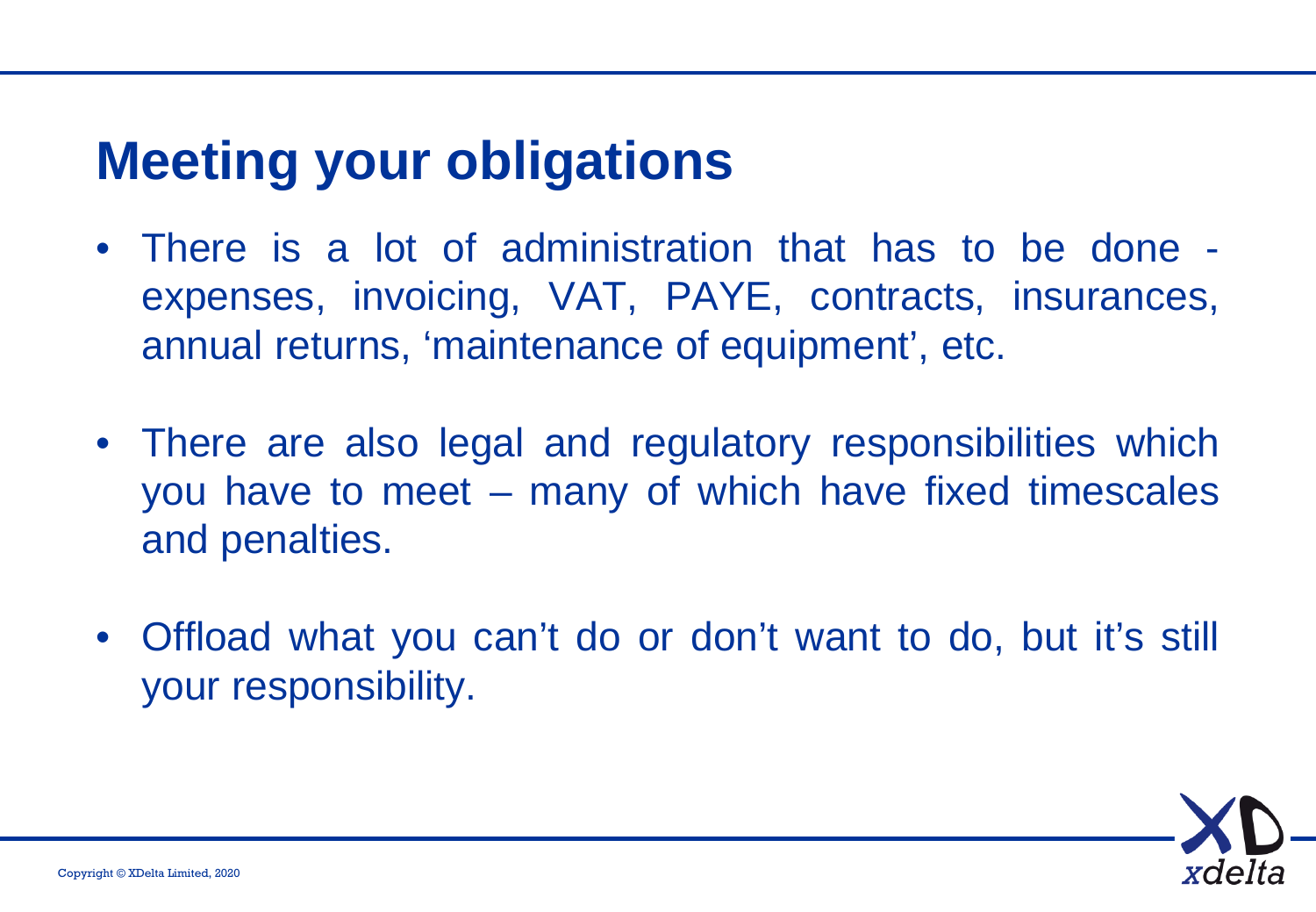#### **Keeping your head above water**

- Understand the field you work in and what's expected of you by your customers.
- Keep learning, evolving and adapting.
- Strive for excellence. Be the "trusted advisor".
- How do you find time for everything?
- Where can you go for help?

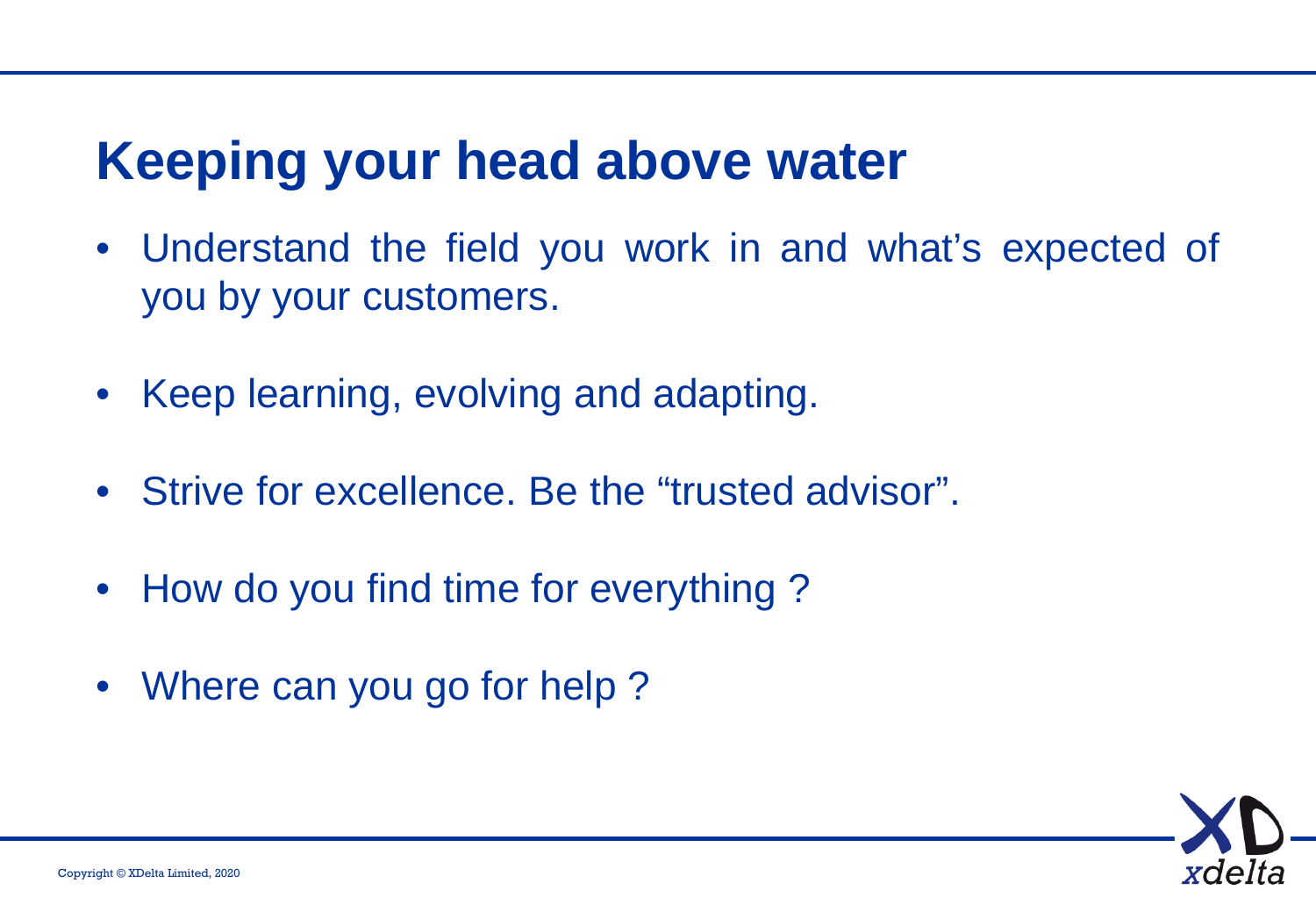#### **Your trusted advisors**

- Have people you know and trust acting for you:
	- o Legal advisor (NDAs, contracts, disputes, late payment etc.)
	- o Accountant (agent dealing with HMRC for PAYE, VAT, personal tax, corporation tax, etc.)
	- o Insurance broker (PI cover, general business cover, employers liability, public liability, travel insurance etc.)
	- o Financial advisor (pension, critical illness, income protection, investments, etc.)
	- o Technology advisor (IT support, telephony, web site, etc.)
	- o Trade associations and professional bodies (IPSE, AICS, BCS etc.)
	- o Sales assistance (finding projects and closing business)

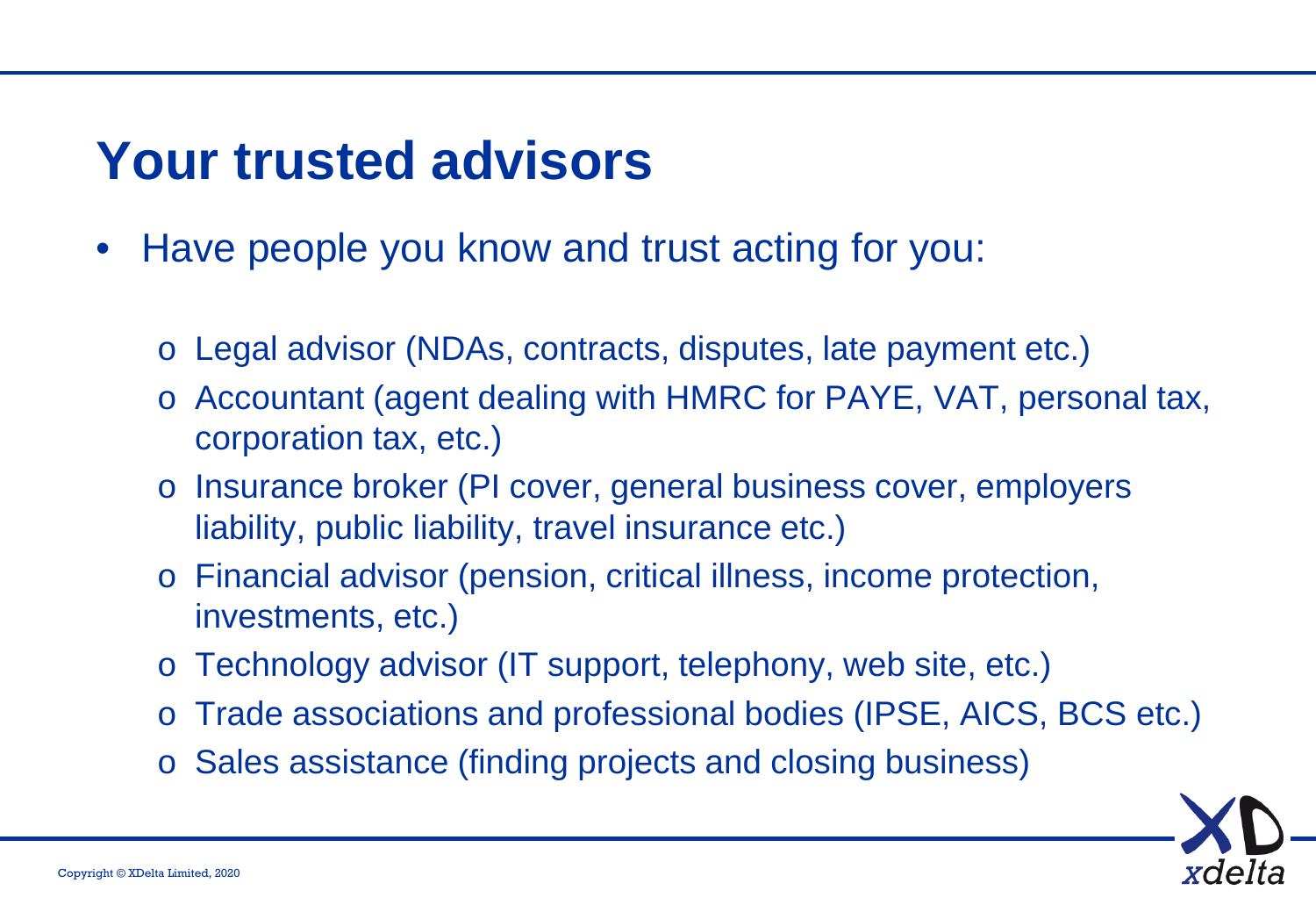#### **Use technology sensibly**

- If it doesn't make your life easier, don't do it!
- What you have and how adept you are at using it is part of your professional appearance.
- Your data and your systems are your responsibility. You have no-one else to blame. Be prepared.
- Your ability to deliver depends on your equipment being fully functional when you need it.

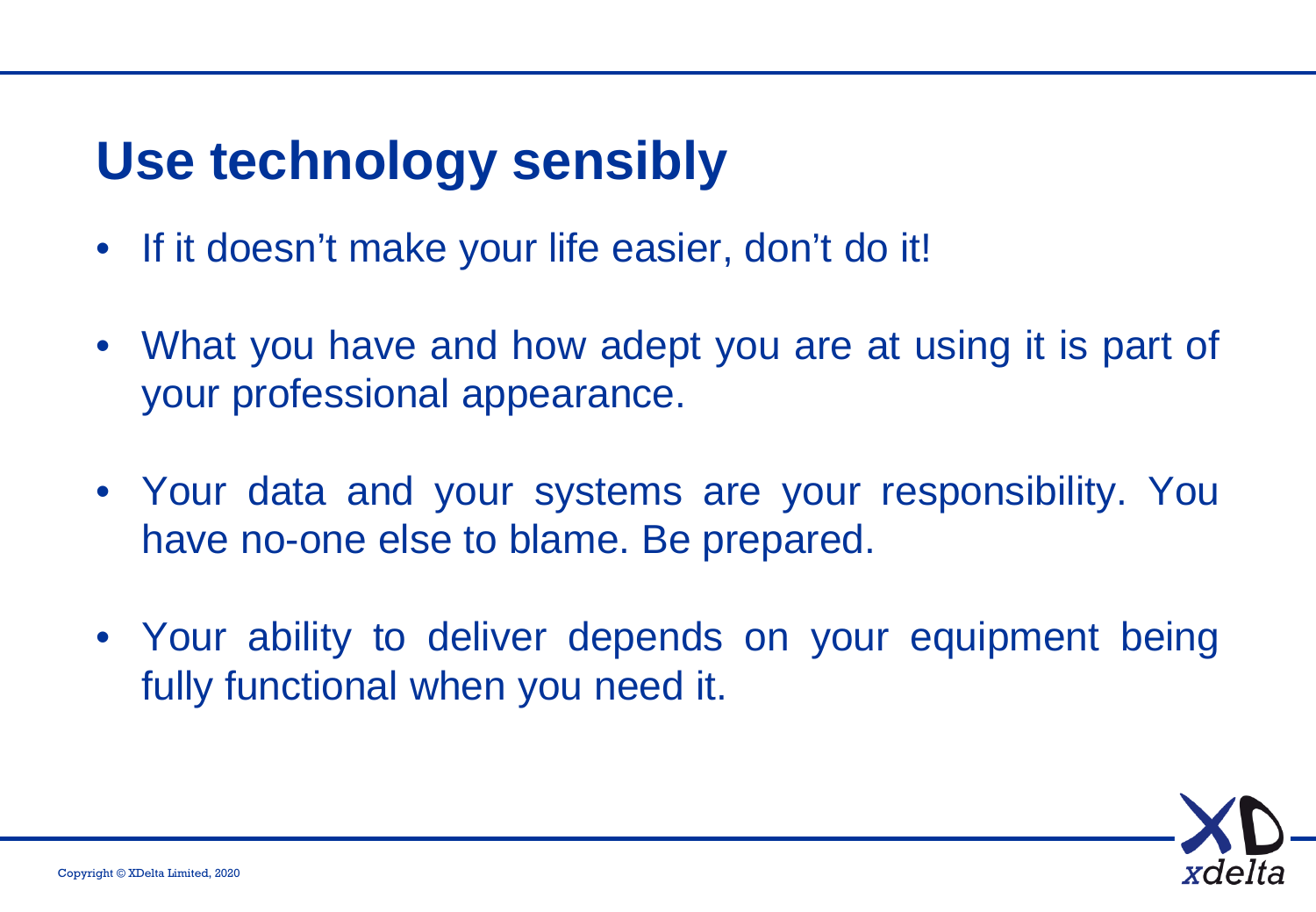#### **Interoperability**

- Your ability to operate as if you're part of your client's organisation is essential.
- Data interchange and compatibility in whatever form the clients needs or provides is essential.
- Think about security and confidentiality. Never make assumptions - ask first.
- Encrypt and secure your data and e-mail appropriately.

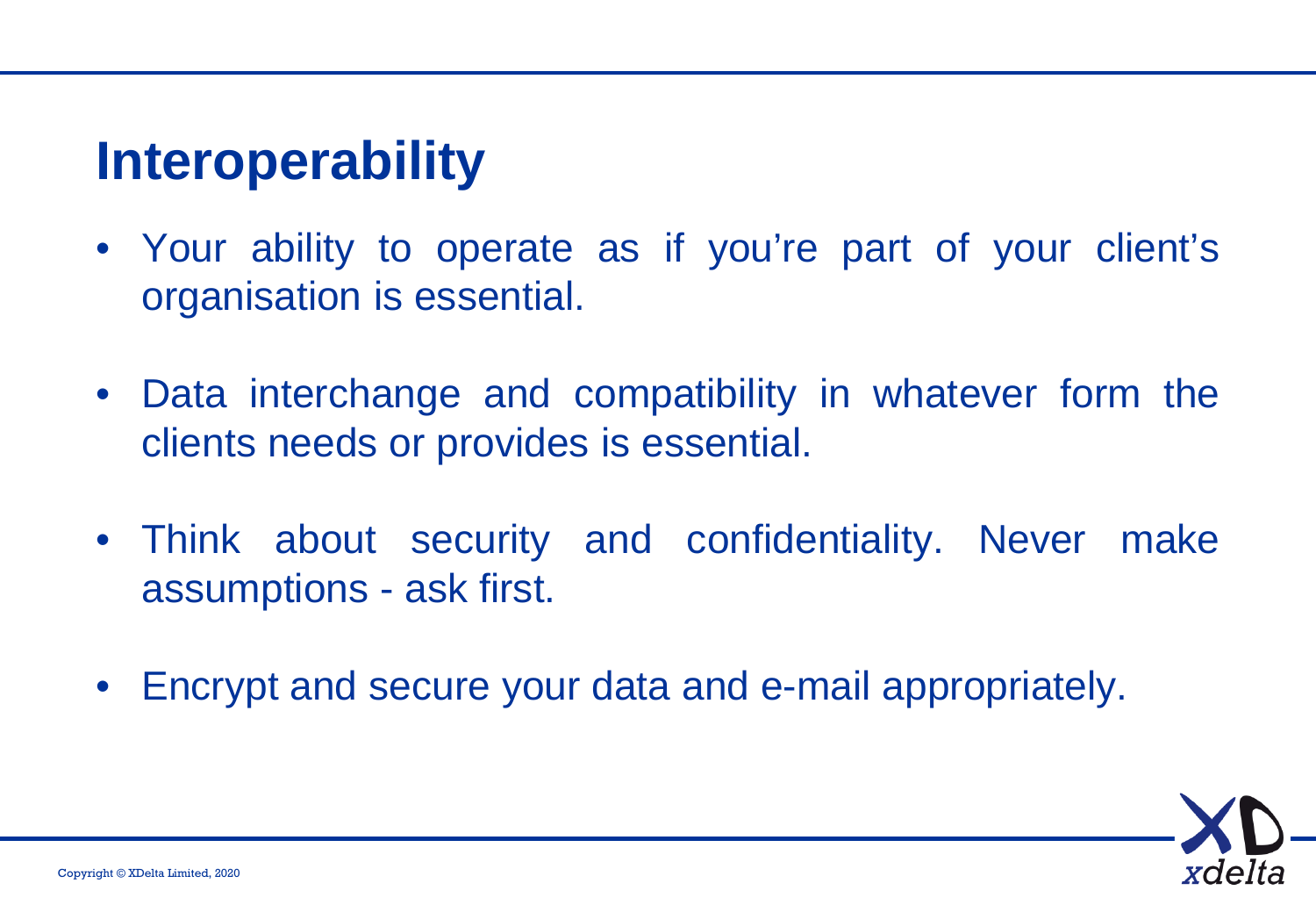#### **Purchasing "stuff"**

- Systems and equipment have a finite operational life. Plan accordingly.
- You generally get what you pay for. Budget accordingly.
- Invest wisely in your own technology infrastructure. Make the effort to understand it.
- Treat business money and personal money entirely differently.

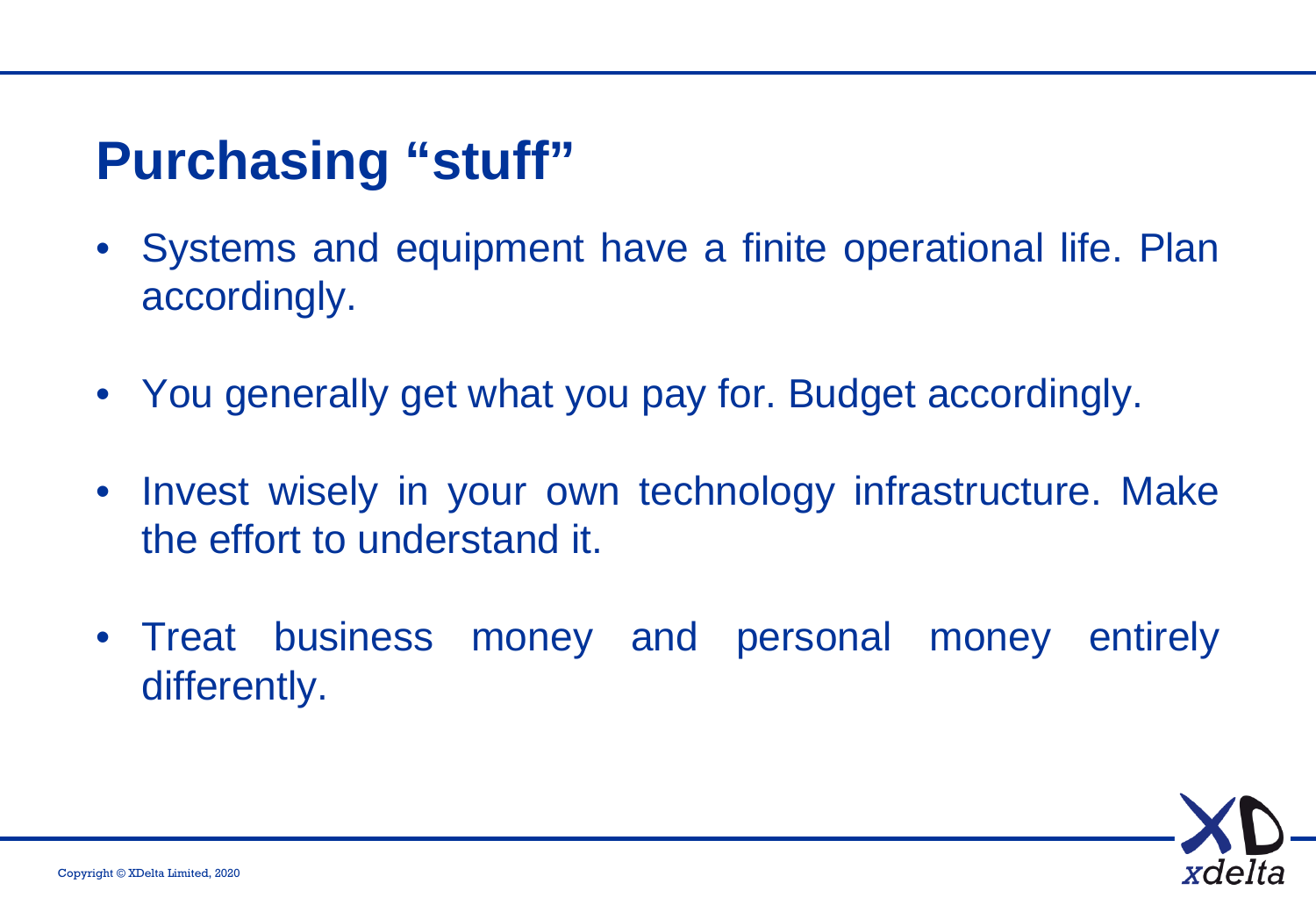#### **Minimise risk and hassle**

- Hassle can damage an independent professional far more than it may hurt a bigger business.
- Things will go wrong. It will never be convenient. Be adaptable. Murphy was an optimist!
- Know how to set your systems up. Know how to back them up and how to restore them.
- Stay reasonably current with hardware and software, even for 'simple stuff' such as cellphones.

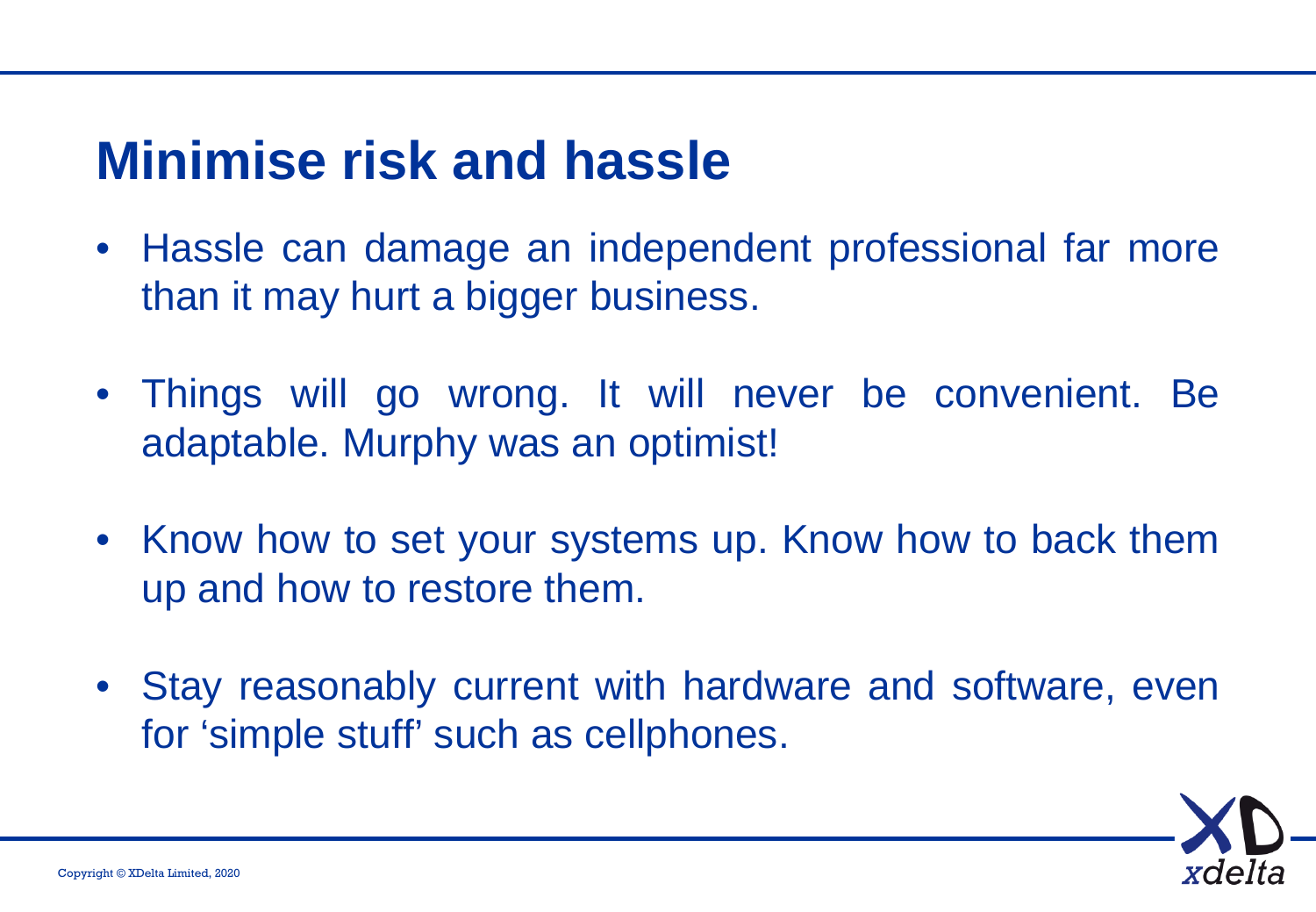#### **Expanding your business**

- Are you prepared to risk your personal reputation to help others find work ?
- How will you explain it so that clients trust all of you?
- How can you find work for other people while you're also doing work yourself ?
- How can you fund and manage that expansion?
- Are you the best person to lead it?

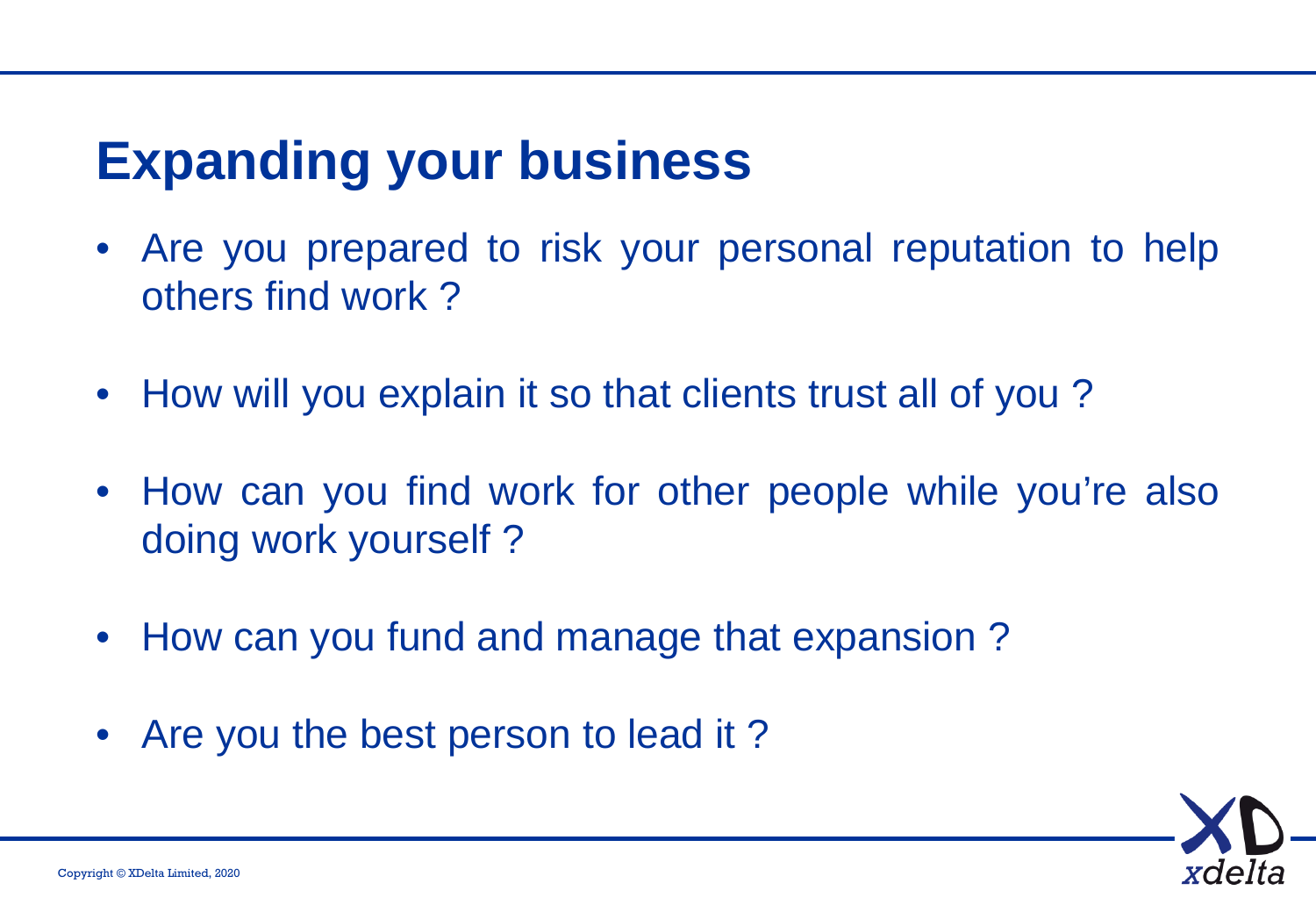#### **Administration and structure**

- A bigger business will need to have all sorts of things in place, such as: policies on equality & diversity, environmental impact, health & safety, quality; insurances; project plans and management tools; etc. etc. etc.
- Don't underestimate the administrative workload of a bigger business.
- You'll need to be a lot more organised and structured to ensure that nothing gets missed.

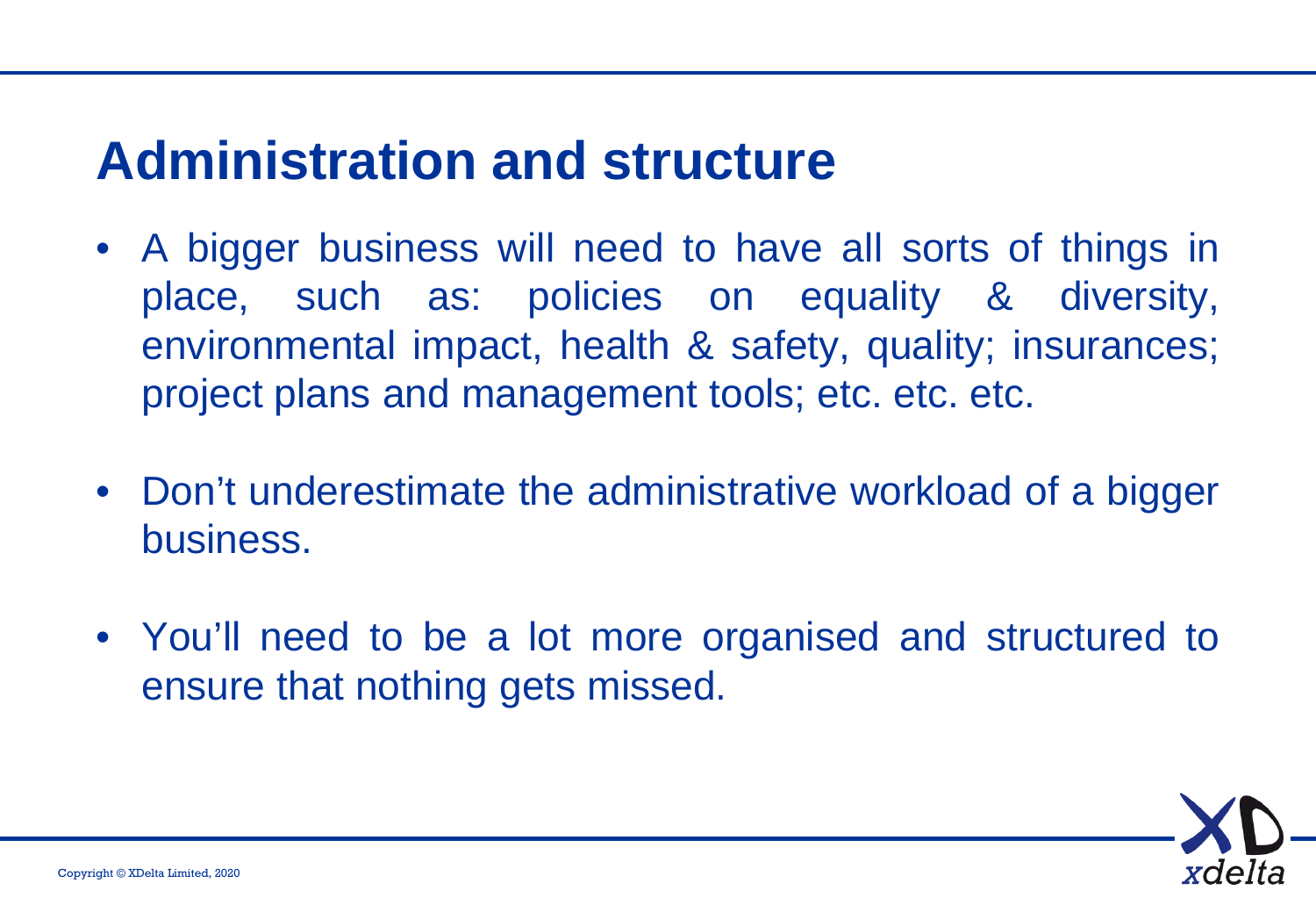#### **Reputation, ethics and values**

- By involving other people in your business, you're trusting them with your reputation – and vice versa.
- Having made the decision to involve others then you have to live with the consequences when they make decisions on your behalf.
- The ethics and values of the people you choose have to match your own, then you have a sound basis for trusting each other.

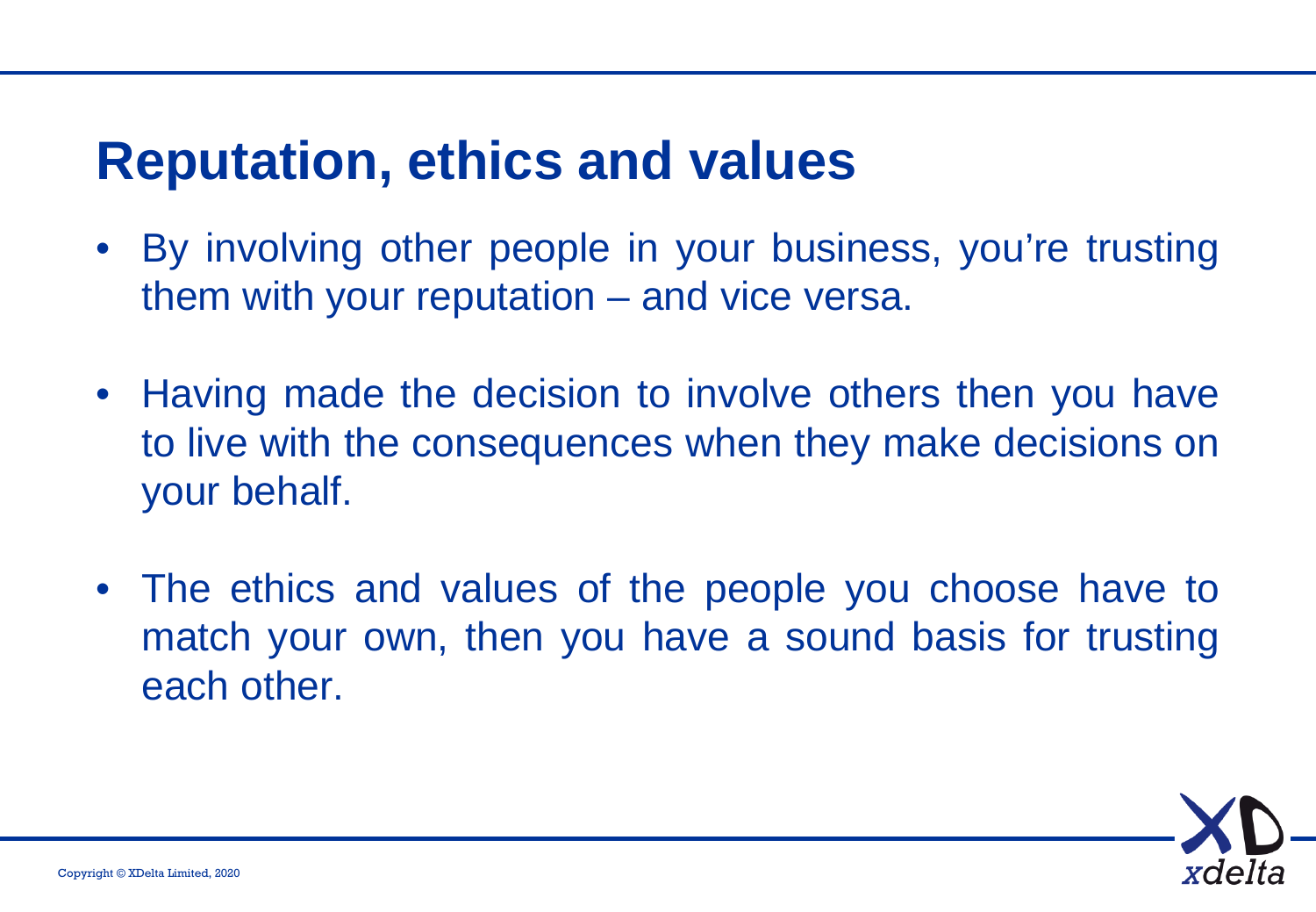#### **Leadership**

- Your colleagues will often have better ideas and insights than you will, so be prepared to let go.
- You will have to learn new skills, especially around making business decisions.
- There is no room for passengers everyone has to be committed to the cause and actively contribute.
- When it goes wrong it's still all yours. When it goes well, you have to share out the credit.

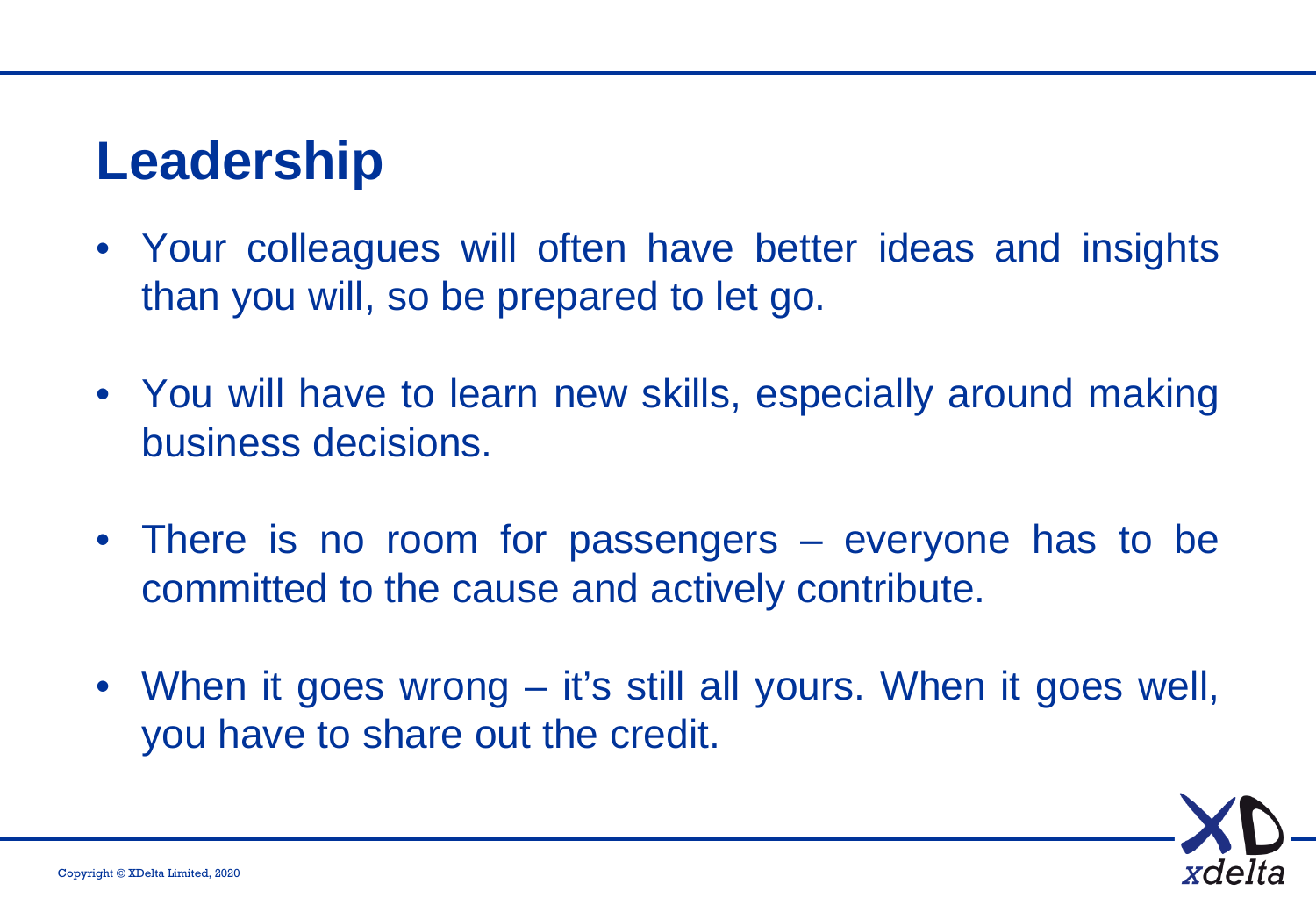#### **Keeping the pipeline flowing**

- You now have to be a lot more structured about planning ahead and finding good quality work.
- How will you fund the time and effort involved to identify potential customers, find opportunities, qualify them and bring some of those to fruition ?
- What kind of work is appropriate for the set of skills and people you have ?
- What kind of customers do you want?

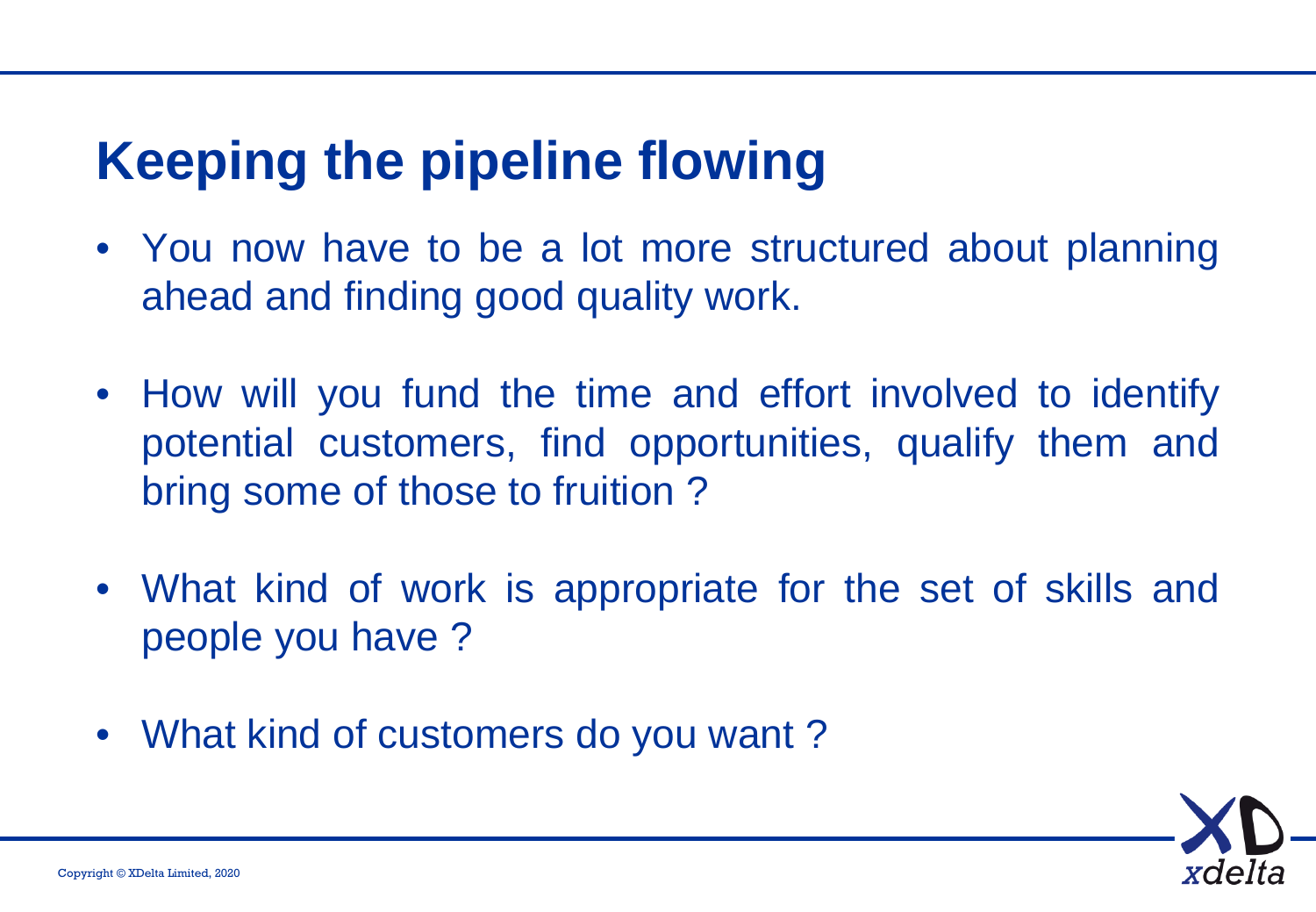#### **The 3 x 2 matrix**

|                                             | In crisis<br>Panic               | Aware of need<br>Normal                                | Planning ahead<br><b>Smart</b>              |
|---------------------------------------------|----------------------------------|--------------------------------------------------------|---------------------------------------------|
| What's<br>involved?<br>Understands<br>value | Probably<br>taken by<br>surprise | <b>Prepared to</b><br>discuss<br>approach<br>them.     | Understand<br>value of early<br>involvement |
| How much?<br>Cost driven                    | Likely to be<br>conflict         | Can you help<br>Less likely to<br>understand<br>issues | Probably "just<br>looking"                  |

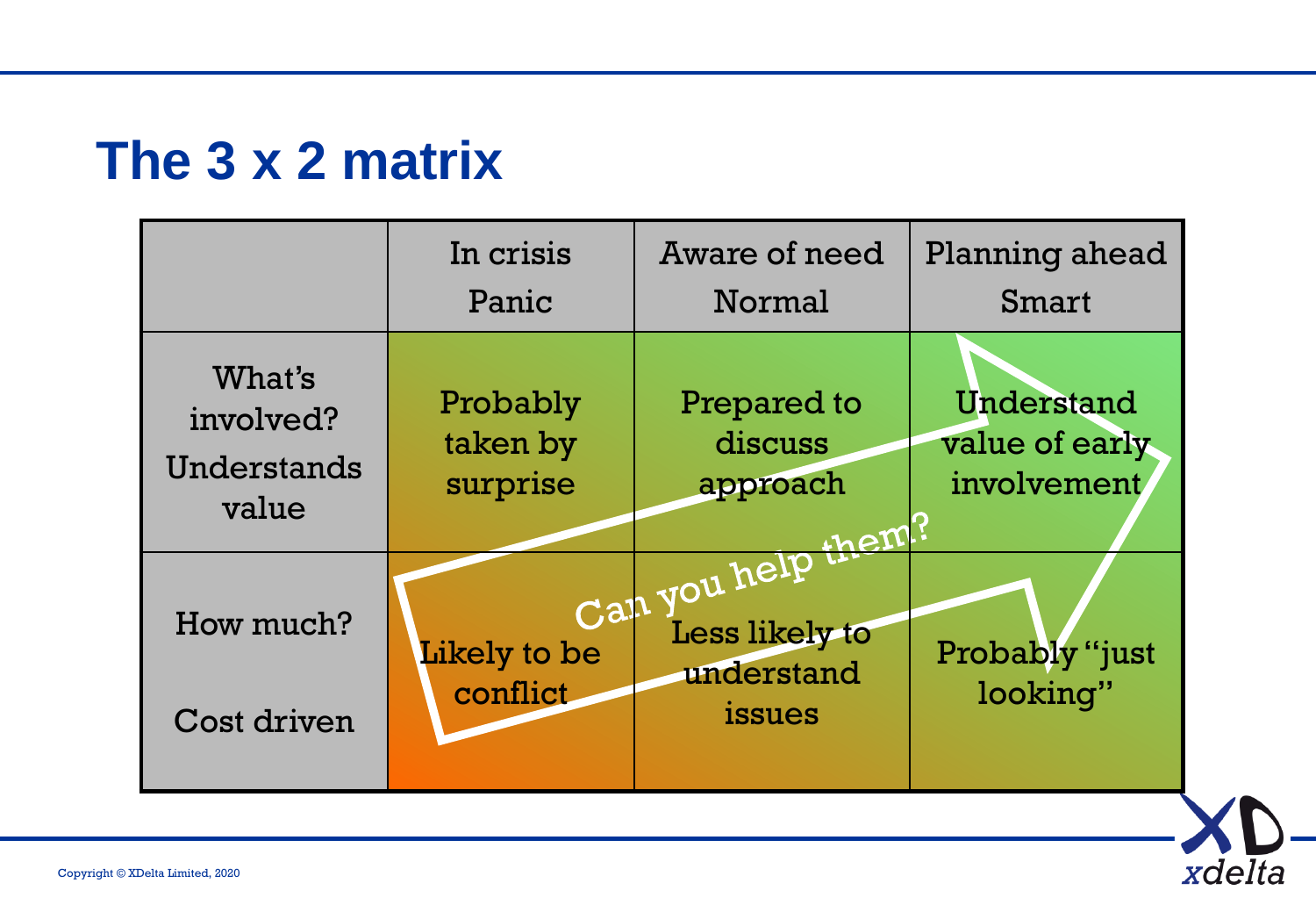#### **Clarity of purpose**

- Initial discussions
- Proposal and negotiation
- Statement of Work
- Terms and Conditions
- Costs
- Fixed price project based work
- Limiting risk for both sides
- Commitment from both sides is essential

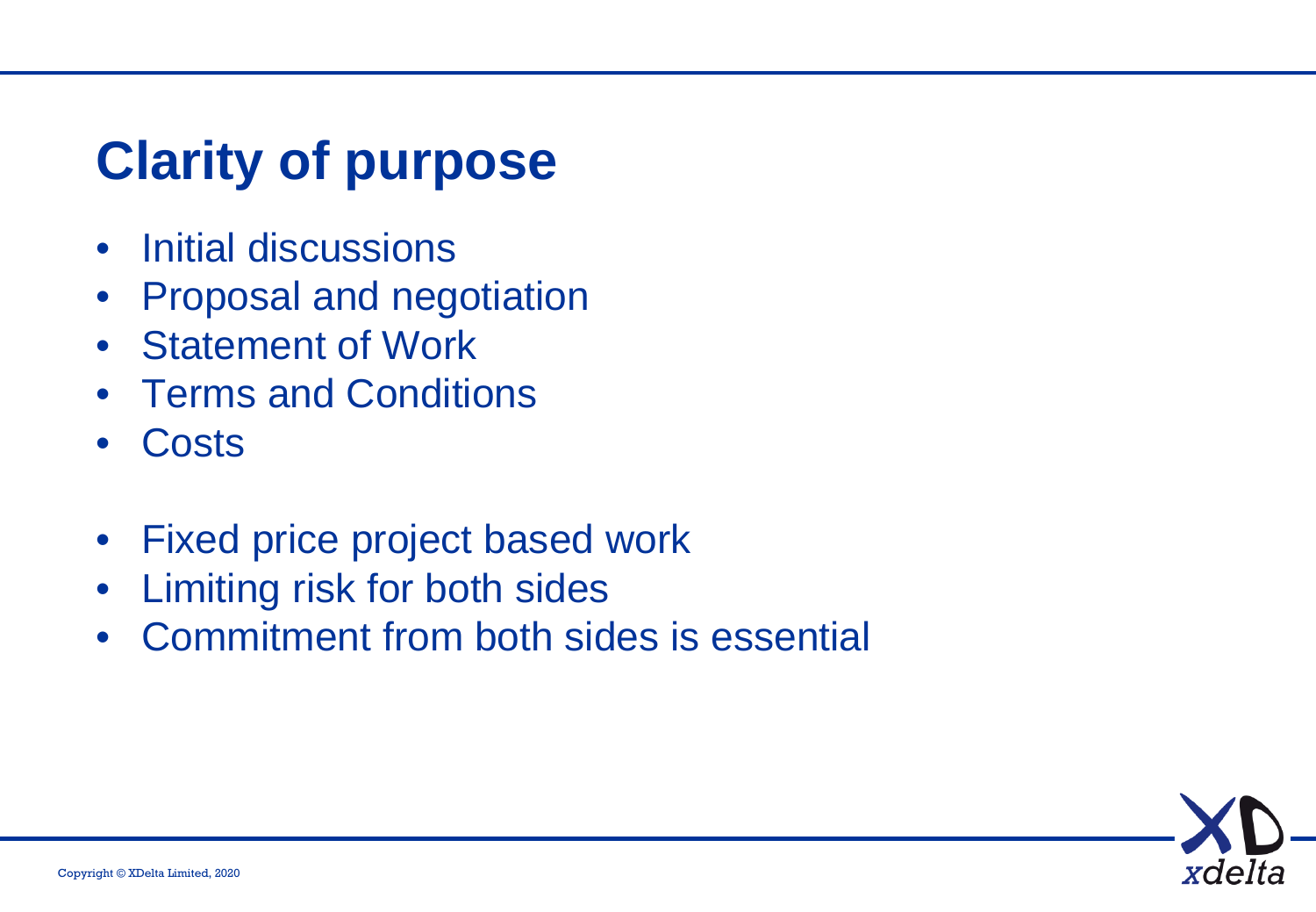#### **Delivering the goods**

- Clearly establish the contractual boundaries for the work you undertake .
- Clearly identify the criteria for successful completion and payment milestones along the way. Get paid on time!
- Pay your subcontractors on time. Cash flow is a lot more important as your business grows.
- All you need is a reasonable number of good customers.

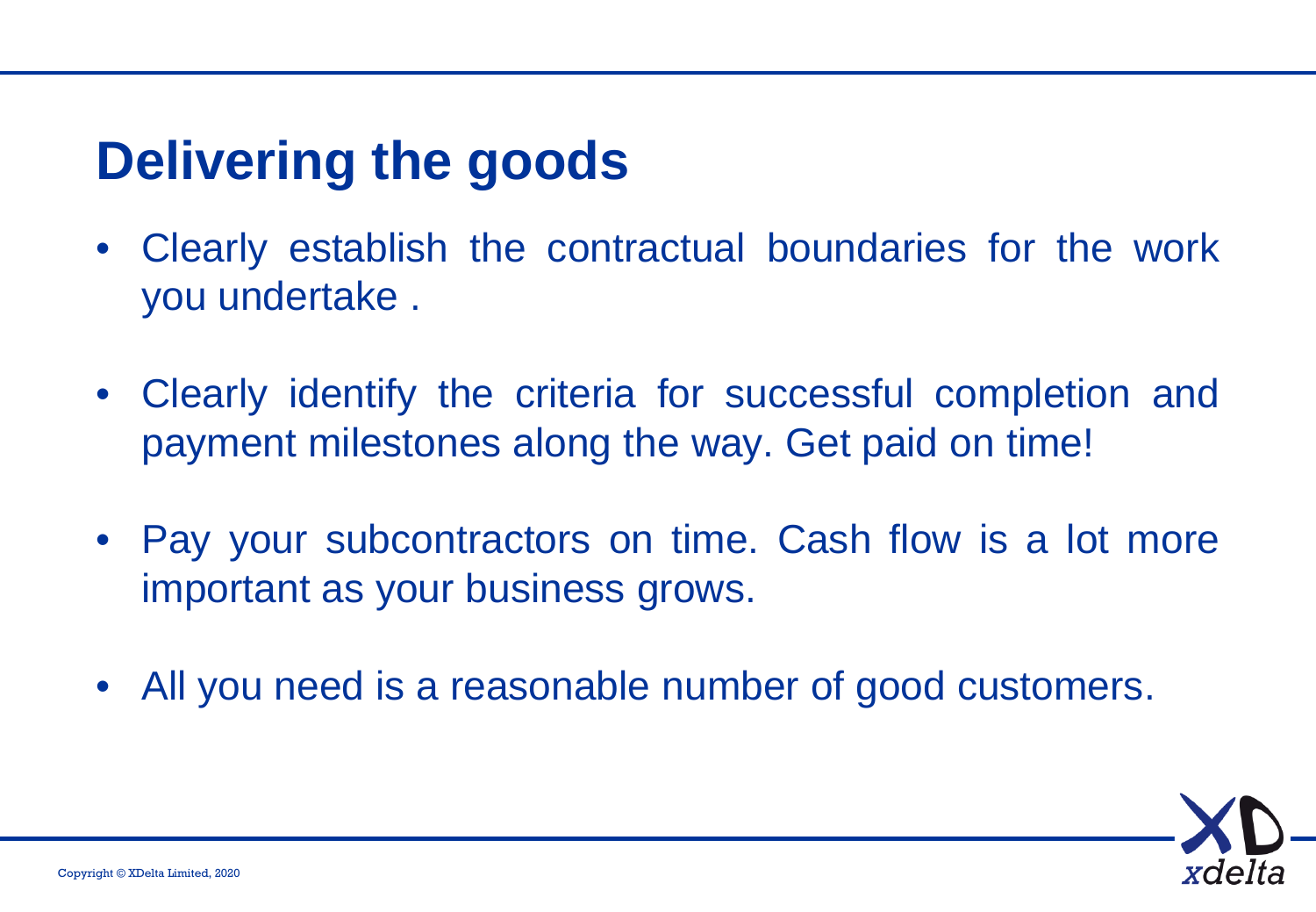#### **Duty of care**

- Understand your "duty of care", then you have a good basis for making decisions.
- Teach as you go, passing on knowledge and experience, but letting them do things their way, not yours.
- Don't become a single point of failure.
- Think about succession planning and how to quit without inconveniencing any of your customers or colleagues.

#### *See the book "The Trusted Advisor", by Maister*